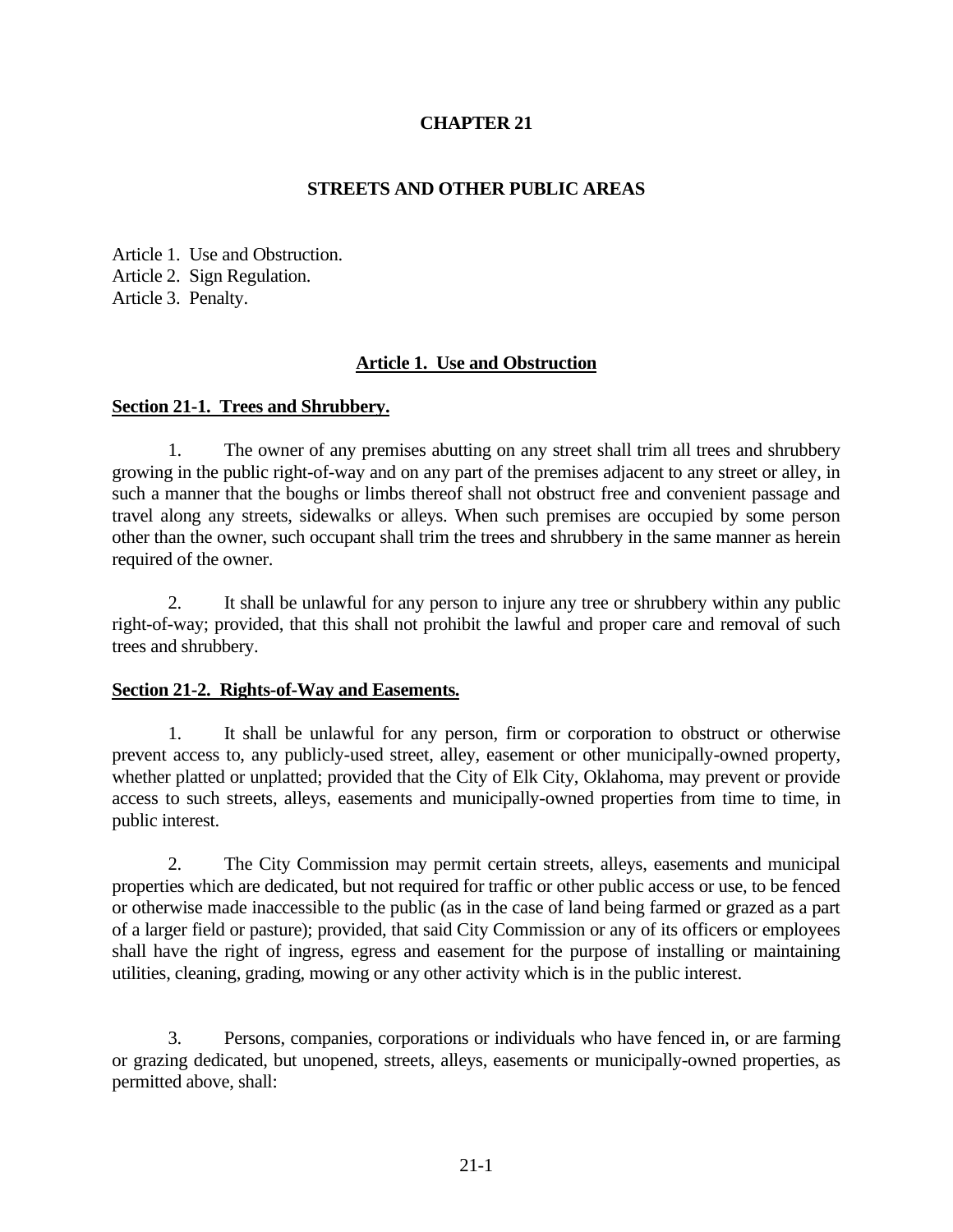- a. Not construct any building, structure, earthworks or ponds, not in any other way disturb the general grade and slope of the land;
- b. Maintain the property so that no nuisance is created:
- c. Immediately relinquish any rights presumed to be held concerning the property upon notice by the City of Elk City, Oklahoma; and
- d. Permit access to the property at any time when requested to do so by a municipal officer or employee.

## **Section 21-3. Obstructions.**

1. It shall be unlawful for any person to use or obstruct the sidewalks, streets, alleys, easements or public rights-of-way of the City of Elk City, Oklahoma, in any manner so as to interfere unduly with pedestrian or other lawful traffic and parking thereon, or to interfere unduly with the purpose(s) of said easement or right-of-way.

2. It shall be unlawful for any person, firm or corporation to deposit, throw or sweep into or upon streets, alleys, parking areas or sidewalks any paper, rubbish, grass, weeds, tree trimmings, dirt, trash, crates, boxes or other refuse of any kind.

3. It shall be unlawful for the owner or occupant of property abutting upon a sidewalk or sidewalk area to permit the sidewalk or sidewalk area adjacent to the property to become a hazard to persons using the sidewalk.

4. It shall be unlawful and an offense for any person to permit to be open or leave open any cellar door, manhole or grating of any kind in or upon any street, sidewalk or alley of the City of Elk City, Oklahoma.

5. It shall be unlawful for any person to make any excavation or cutting in any street, sidewalk, alley or public grounds, or to remove any earth or construction material therefrom, except where authorized to do so by the City Commission; excavations so authorized shall be properly guarded and protected to prevent said excavations from being or becoming dangerous to life and limb.

6. It shall be unlawful for any person, firm or corporation to obstruct any street, sidewalk, alley or drainage easement by placing any approach, driveway or other obstruction or substance whatever that will obstruct or prevent the natural flow of water through the easement or into the storm sewers or drains, or dam the same so as to back any water upon the streets, alleys, sidewalks or gutters.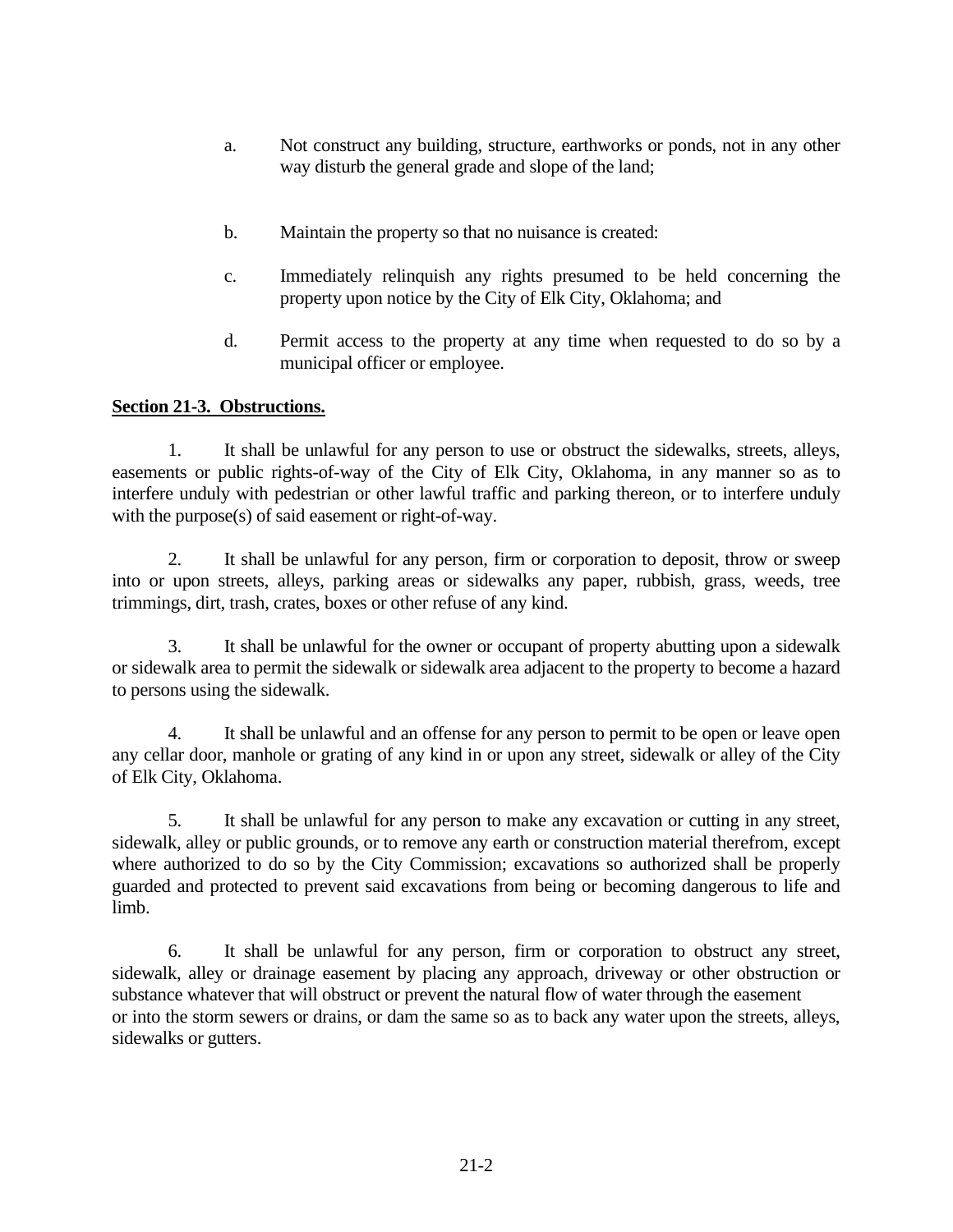### **Section 21-4. Drainage of Polluting Substance.**

It shall be unlawful for any residence, business or industry to allow drainage of a polluting substance (as defined by 82 O.S. 1981, as amended, 926.1) into any street, alley, sidewalk or public right-of-way of the City of Elk City, Oklahoma.

#### **Sections 21-5 through 21-9. (Reserved for future use.)**

### **Article 2. Sign Regulations**

### **Section 21-10. Definitions.**

1. "A-Frame Sign" means a stationary outdoor sign with two (2) faces attached at one surface on each face to form a triangle with one side parallel to the grade.

2. "Advertising Sign" means an outdoor structure, object, display, lighting device, figure, painting, drawing, message, pictorial picture, plaque, poster, billboard, or other thing which is used to advertise, identify, display, or attract attention to an object, person, institution, organization, business, product, service, event or location by any means including words, letters, figures, designs, symbols, fixtures, colors, illumination or projected images.

3. "Average Grade" means the grade of the finished ground level at the midpoint of each exterior surface of a sign, or a structure, in the event that the sign is attached to the structure.

4. "Awning, Canopy, or Marquee Sign" means a projecting sign attached to, hung from, or painted on a canopy or covered structure which extends beyond the building line or property line.

5. "Back-to-Back Sign" means a structure with two (2) parallel signs with their faces oriented in opposite directions located not more than ten (10) feet apart. A back-to-back sign shall constitute one (1) off-premise sign.

6. "Billboard" means any freestanding sign, or a sign that is attached to or part of a building and is an off-premise sign.

7. "Board" means the Planning and Zoning Board of the City of Elk City, Oklahoma.

8. "Building/Electrical Inspector" means the designated authority for enforcement of this Ordinance.

9. "City" means the City of Elk City, Beckham County, Oklahoma.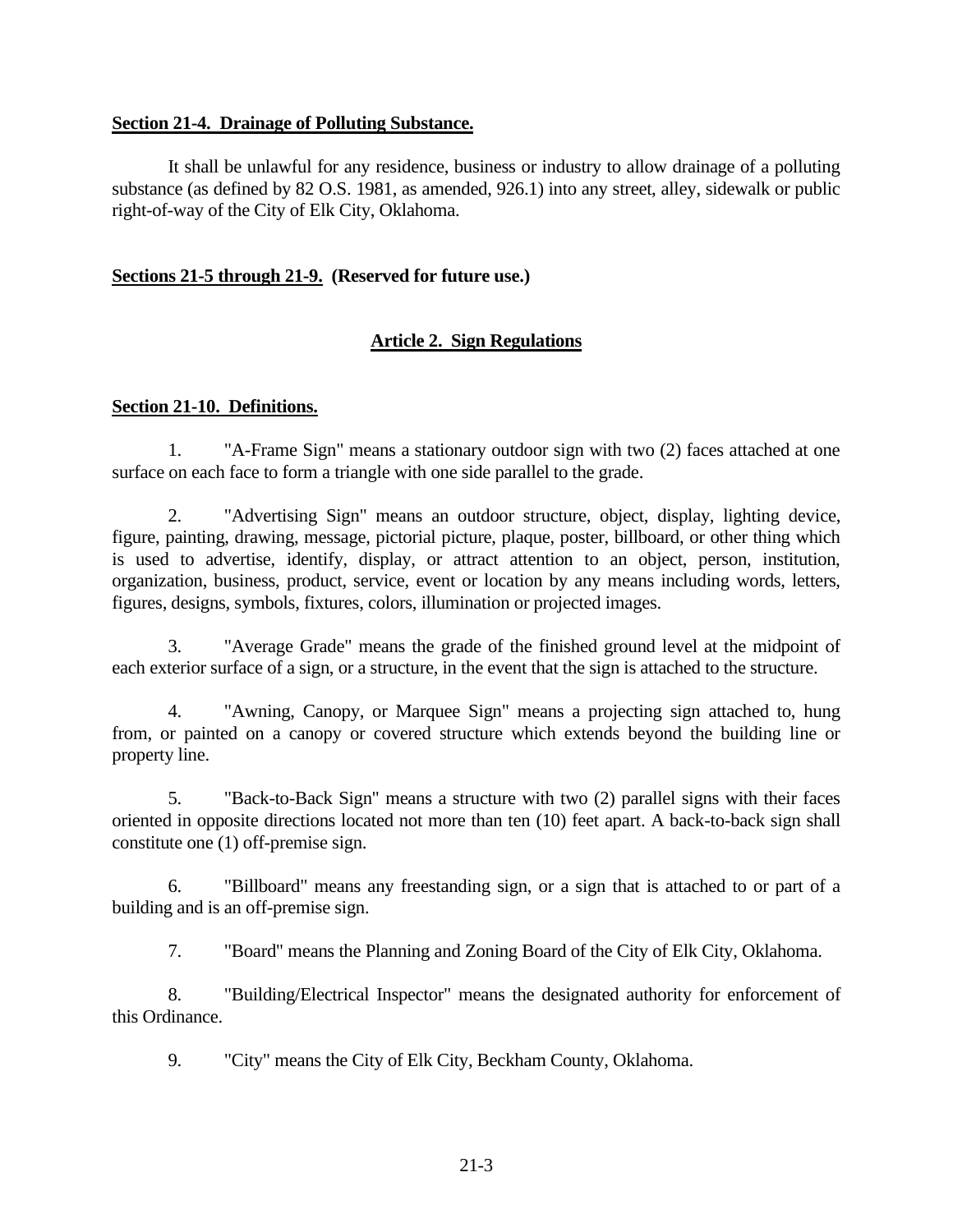10. "Community Service Sign" means any sign which solicits support for or advertises a non-profit community use or social institution. Such signs may include, but shall not be limited to seasonal holidays, such as Christmas or Easter, school activities, charitable programs or religious activities.

11. "Cultural Facilities" means establishments such as museums, art galleries, public libraries, botanical and zoological gardens and theaters of the performing arts, which, although they may charge an admission fee, are essentially non- profit and principally funded through public expenditures, grants and donations.

12. "Erect" means to construct, build, raise, assemble, replace, affix, attach, create, paint, draw or in any way bring into being or establish.

13. "Floodway" means the channel of a stream and adjacent land areas which are required to carry and discharge the flood waters and flood flows of any river or stream associated with the regulatory flood.

14. "Free-standing Sign" means any sign which is not attached to or on the walls, face, or exterior of a building, except as provided in the definition of a standard roof sign.

15. "Hanging Sign" means a sign which is suspended over a sidewalk, street, or other public right-of-way. An overhanging sign may or may not be a projecting sign.

16. "Historic Building/Structure" means any building/structure which is officially designated as historically or architecturally significant by a unit of local, state or federal government.

17. "Home Occupation Sign" means any non-illuminated name plate sign not exceeding one (1) square foot in area.

18. "Official Sign" means any sign erected by or at the direction of any governmental body.

19. "Off-premise Sign" means any sign other than on-premise sign.

20. "On-premise Sign" means any sign which advertises only goods, services, facilities, events or attractions available on the premises where located, or identifies the owner or occupant or directs traffic on the premises.

21. "Outdoor Advertising Sign" - see advertising sign.

22. "Political Sign" means a temporary sign announcing or supporting political candidates or issues in connection with any national, state, or local election.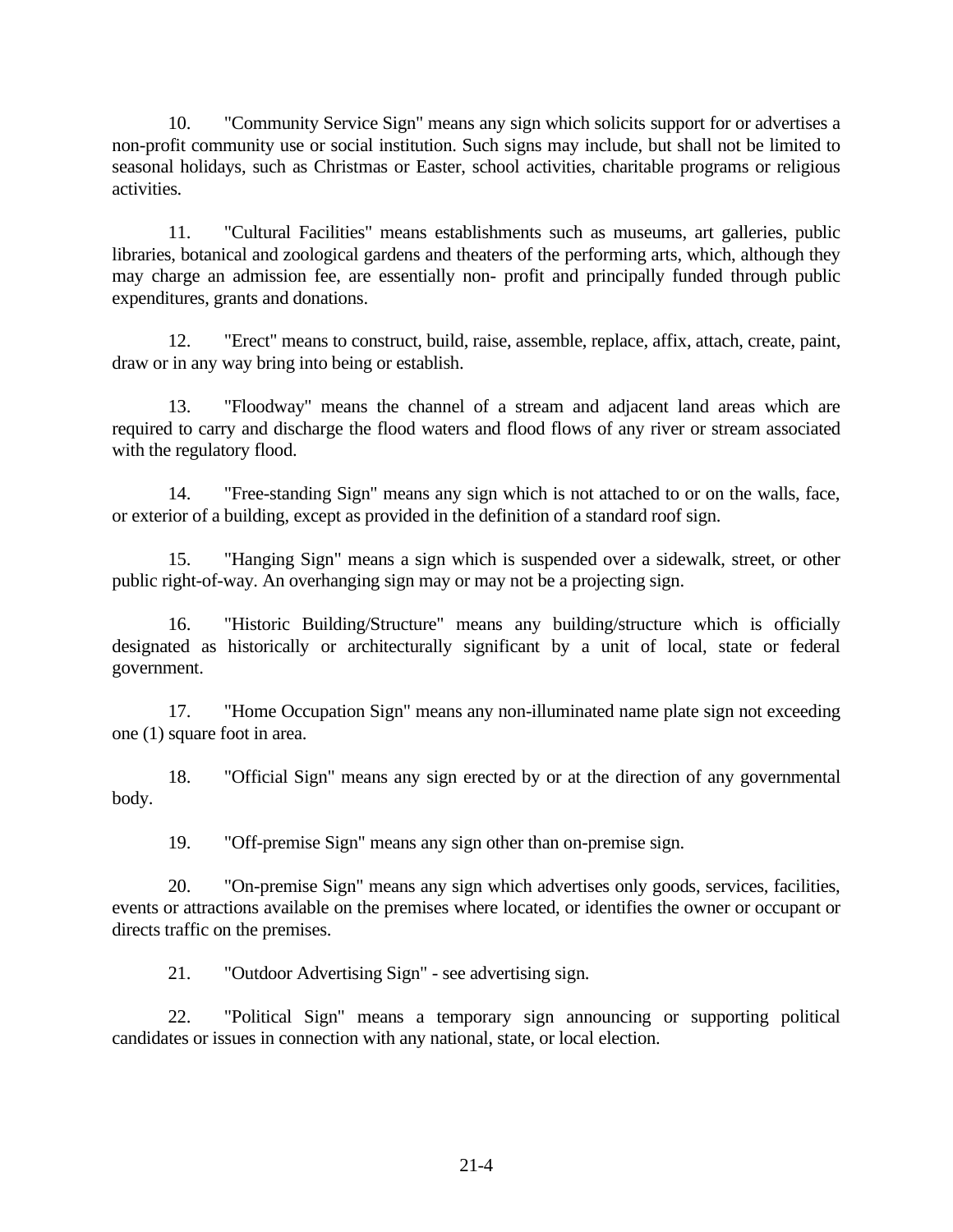23. "Portable Sign" means any sign designed or constructed to be easily moved from one location to another, including signs mounted upon or designed to be mounted on a trailer, wheeled carrier, or other non-motorized mobile structure.

24. "Premises" means any lot or unplatted tract, or any combination of contiguous lots or unplatted tracts held under single ownership.

25. "Projecting Sign" means a sign affixed to any building, wall, roof, marquee or other structural element which extends or projects more than twelve (12) inches from such wall, roof, marquee or other structural element.

26. "Public Information Sign" means any sign which is intended to identify community, civic, or social events and is not any of the following signs: commercial, political, official, or real estate.

27. "Real Estate Sign" means a temporary sign (a) displayed during and in connection with construction operations, (b) pertaining to the lease or sale of a lot or building upon which placed and not exceeding sixty-four (64) square feet, and (c) pertaining to the sale of an addition or a sub-division, the area of which sub-division exceeds one (1) acre of land for a period not to exceed two (2) years.

28. "Residential Name Plate Sign" means a sign permitted for the sole purpose of identifying the inhabitant residing therein, the house name, or identifying the address of the house. The sign may contain no advertising of any kind and may not exceed two (2) square feet in area.

29. "Roof Sign" means a sign attached to a roof extending more than three (3) feet above the ridge line.

30. "Sloping Roof Sign" means a sign affixed to the roof of any building, which does not project more than twenty-four (24) inches from the roof or extend more than five (5) feet above the ridge line of the roof to which it is attached.

31. "Temporary Sign" means a sign that is not permanently affixed to a building, structure or the ground.

32. "Traffic Control Sign" means a permitted sign for the purpose of identifying parking areas and directing the flow of traffic on private property.

33. "Wall Sign" means a sign affixed to a wall, marquee, or other structural element of any building, which does not project more than twenty-four (24) inches from the wall, marquee or other structural element, or extend more than five (5) feet above the wall, marquee or other structural element to which it is attached.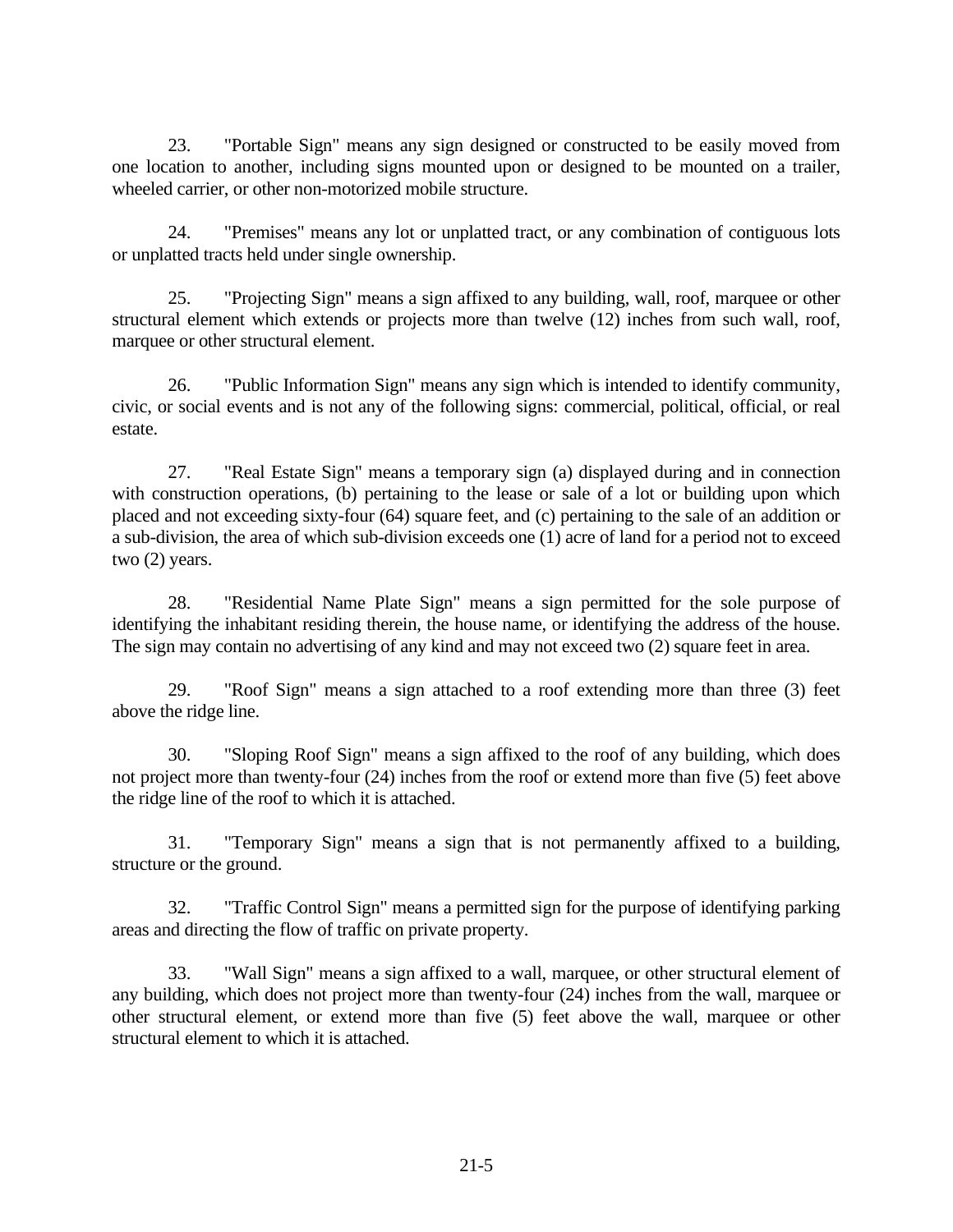## **Section 21-11. Administrative Provisions.**

1. Enforcement. The provisions of this Ordinance shall be enforced and administered by the City Building/Electrical Inspector. The Building/Electrical Inspector shall have the authority to order the painting, repair, or removal of a sign.

2. Violations, Penalties. Any person, firm or corporation violating or failing to comply with any of the terms or provisions of this Ordinance shall be deemed guilty of a misdemeanor and upon conviction shall be fined not more than fifty dollars (\$50.00). Each day such violation shall be continued or shall be allowed to exist, shall constitute a separate offense.

3. Licenses. Any person, firm or corporation engaged in the business of constructing, erecting, repairing, altering, installing, or relocating commercial signs within the corporate limits of the City of Elk City, Oklahoma, shall obtain a Commercial Sign Contractor's License therefore, which license shall be in the sum of fifty dollars (\$50.00).

4. Permits. No person, firm or corporation shall erect, construct, install or relocate any sign within the incorporated city limits without a permit first having been obtained.

- a. Duration. When a permit is issued, it shall be valid and need not be re-issued so long as the sign for which it is issued is left in its original location and is maintained in accordance with this Ordinance.
- b. Permit Fees. A permit of forty dollars (\$40.00) shall be paid on all signs requiring a permit. No permit fee shall be required for a sign fifteen (15) square feet or less over a show window or door of a store or business establishment, containing only the name of the proprietor and nature of the business; nor shall a permit be required for ground signs, provided such signs are not over fifteen (15) square feet in area.
- 5. Variance Procedure.
	- a. The Elk City Board of Adjustment shall have the authority to grant a variance to the height, spacing and setback requirements of this Ordinance in cases where it is determined that strict compliance with the provisions herein will inflict unusual and practical difficulties. The Elk City Board of Adjustment may grant a variance only to those height, spacing and setback requirements established in this Ordinance.
	- b. When application for a variance is made to the Elk City Board of Adjustment, a public hearing on the request shall be held. Written notice of all public hearings on variance requests shall be given to all owners of property, or to persons rendering the property for City taxes, affected by such variances, located within two hundred (200) feet of any property,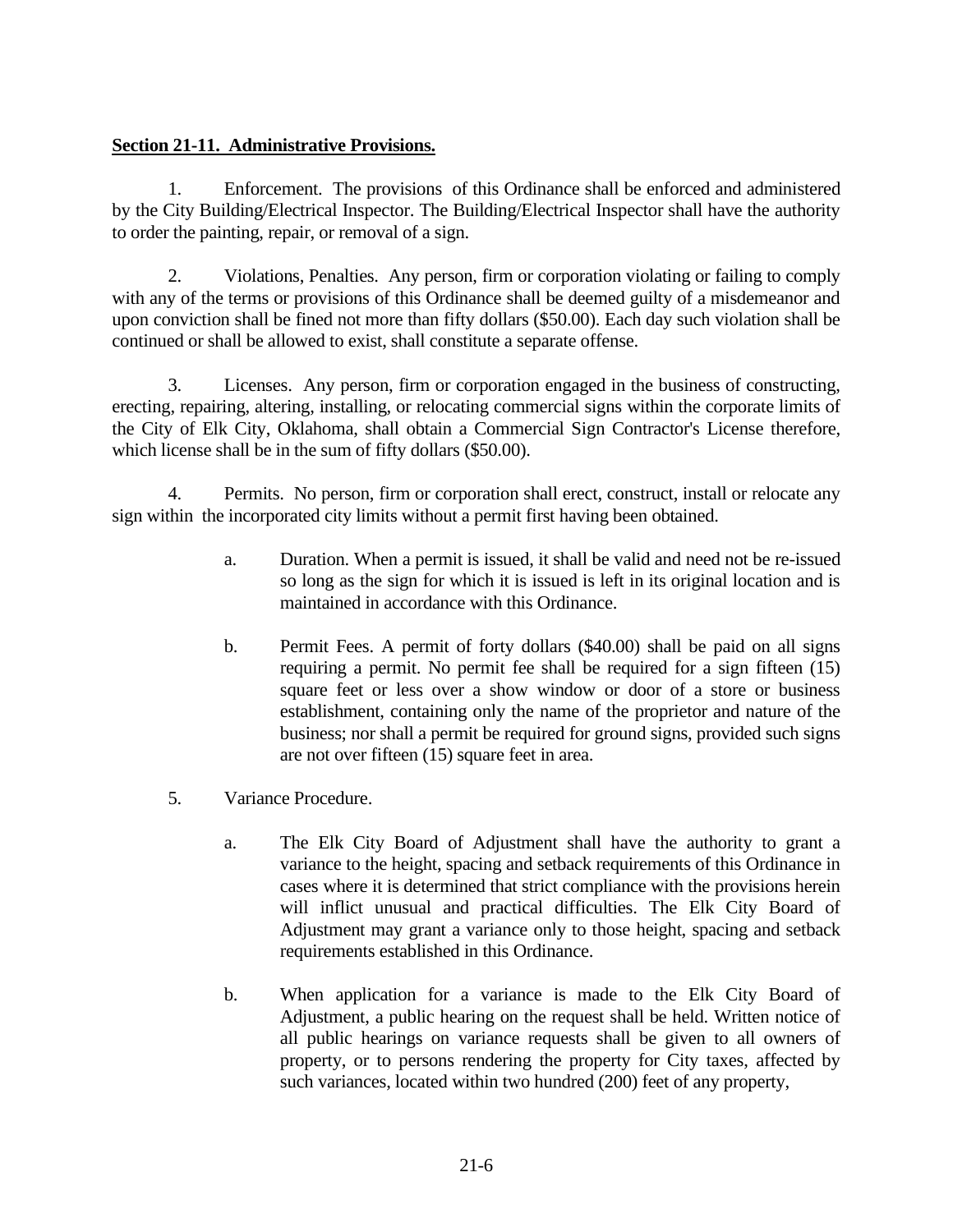within not less than ten (10) days before any such hearing shall be published in a newspaper of general circulation, not less than ten (10) days before any such hearing is held.

c. No notices of any application for a variance shall be given, and no hearings shall be held by the Elk City Board of Adjustment until a filing fee accompanying such application is paid. The filing fee (payable in cash, certified check or cashier's check), shall be fifty dollars (\$50.00).

### **Section 21-12. Classification of Signs.**

This section concerns the categories of permanent and temporary signs governed by the provisions of this Ordinance.

Signs requiring a permit under the provisions of this Ordinance are as follows:

- 1. Back-to-Back Signs
- 2. Billboard Signs
- 3. Canopy Signs
- 4. Hanging Signs
- 5. Marquee Signs
- 6. Portable Signs
- 7. Projecting Signs
- 8. Roof Signs
- 9. Sloping Roof Signs
- 10. Wall Signs

Signs not requiring a permit under the provisions of this Ordinance are as follows:

- 1. A-Frame Signs
- 2. Community Service Signs
- 3. Home Occupation Signs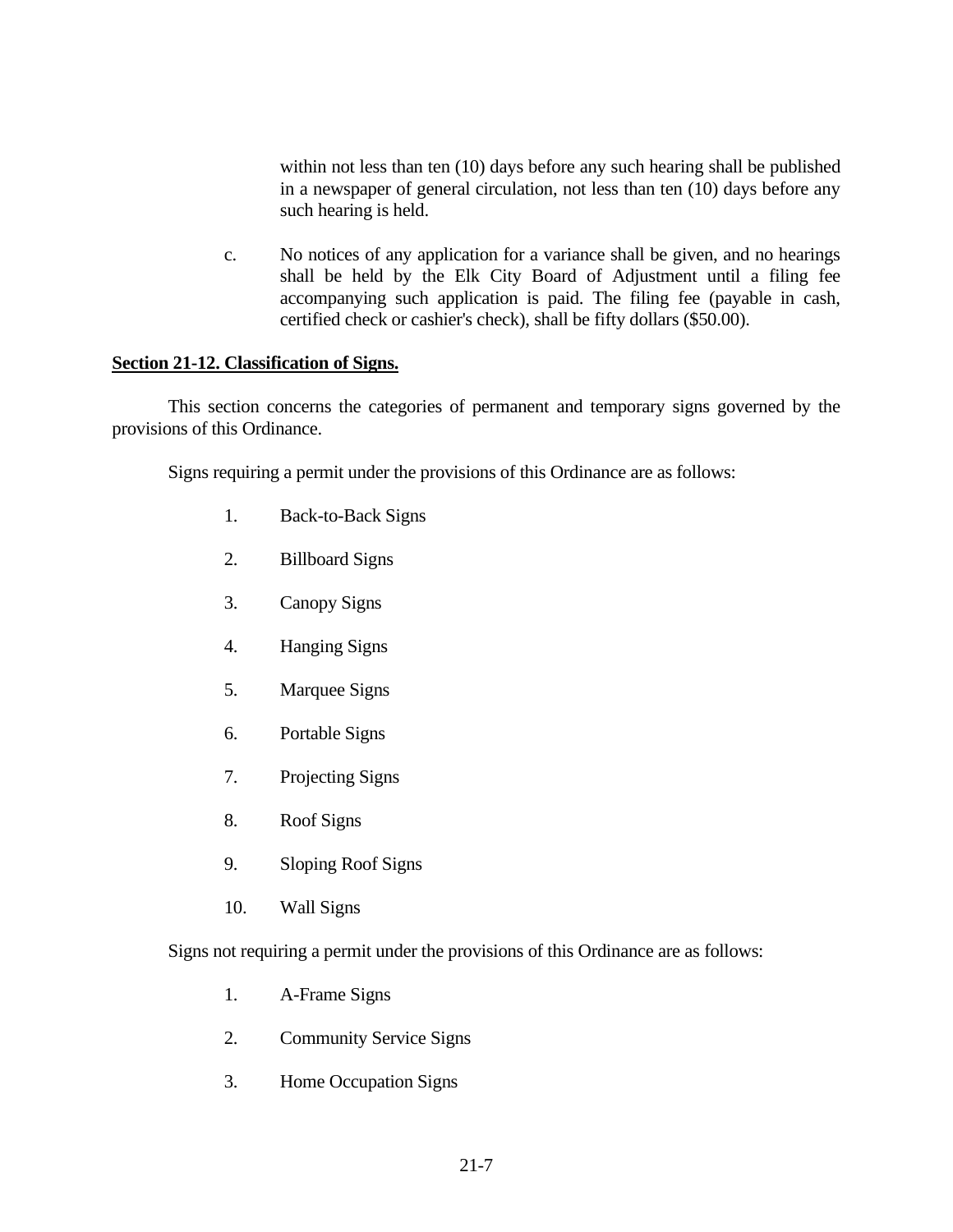- 4. Official Signs
- 5. Political Signs (temporary)
- 6. Public Information Signs (temporary)
- 7. Residential Name Plate Signs
- 8. Traffic Control Signs (on private property)
- 9. Real Estate Signs (temporary)

## **Section 21-13. General Sign Regulations.**

This section concerns general regulations pertaining to signs.

1. Identification of Signs: Every outdoor advertising display sign hereafter erected, constructed, or maintained, for which a permit is required, shall be plainly marked with the name of the person, firm or corporation erecting and maintaining such sign.

2. Location Restriction: It shall be unlawful for any person, firm or corporation to place, erect, construct or use any signs in R-1, R-2, or R-3 Zoning Districts, except residential name plates, lease or sale signs, and temporary signs displayed during construction and in connections with construction operations, and temporary signs pertaining to the sale of an addition or subdivision.

- a. No outdoor advertising display shall be erected, constructed or maintained so as to obstruct any fire escape, any window or door, or opening used as a means of egress,
- b. No sign shall be attached to a fire escape, nor be placed in such a manner as to interfere with any opening required for legal ventilation.
- c. No sign shall be erected on or over public property in a manner which interferes with any fire hydrant, traffic light, or street light, or which hampers the functions of the Fire Department.
- d. No person shall place or maintain a flashing light or flashing electric light of any kind or color within five hundred (500) feet of the center line of any Federal or State maintained street of highway unless a permit is granted by the State Highway Commission for such flashing light or flashing electric sign.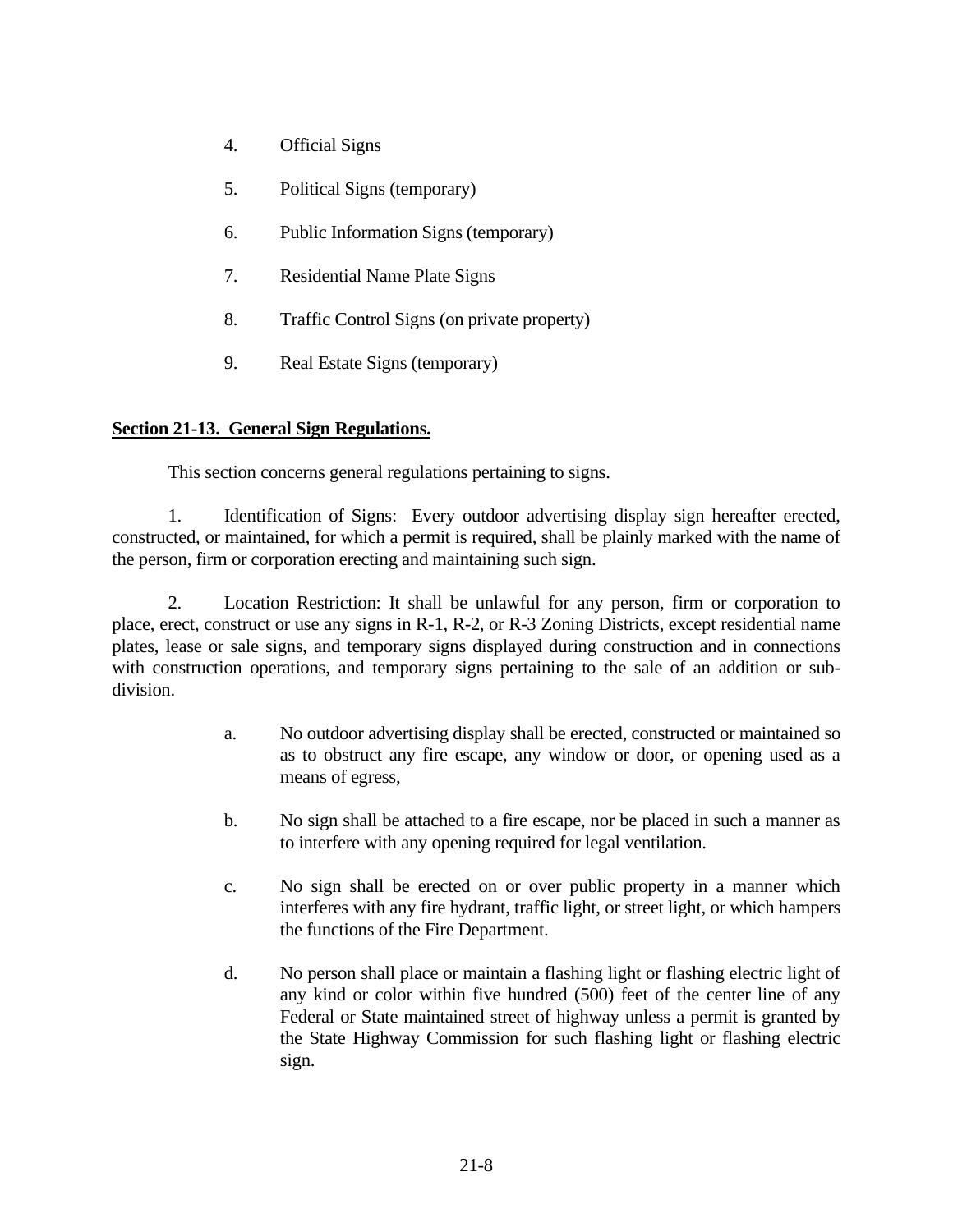e. No sign will be permitted in those areas identified as floodway or the 100 year-flood plain without compliance with the requirements for a special development permit.

3. Fastening and Anchoring: All signs shall be securely fastened or anchored to a building wall, structural framing, or other foundation with a sufficient number of bolts or anchors to resist stress resulting from dead weight of the sign and wind loads.

> a. Trees, rocks, bridges, fences, windmills, towers, utility poles and dilapidated buildings shall not be used for sign supports.

4. Materials: All signs shall be constructed of durable and securely attached to framework and supports made of wood, metal, or other material of equivalent strength.

5. Electric Wiring: Electrically illuminated signs, or signs which are equipped in any way with electrical devices or appliances shall conform to the provisions of the City Electrical Code.

6. Sign Inspections: The City Building/Electrical Inspector shall have the right to visit any site where a sign is being erected, or enter any building where a sign is being constructed for installation within the City for the purpose of making any inspection necessary.

7. Public Right-Of-Way: Signs projecting from a building or extending over public right-of-way in industrial or commercial business district(s) shall maintain a clear height of nine (9) feet above the sidewalk grade and all such signs shall not extend more than two (2) feet of the curb-line. Freestanding signs shall maintain a ten (10) feet setback from the curb- line or zero (0) feet from the property line, whichever is greater. A maximum height of thirty-five (35) feet shall be allowed at the property line.

- a. In no instance shall a sign extend into the right-of-way of any State maintained street or highway.
- b. No pole, post or standard use to support any sign or floodlight shall be set in or upon any sidewalk, street, or other public property.

8. Maintenance of Area Beneath Signs: For all freestanding signs, a one hundred (100) square feet sign area beneath the sign shall be mowed and maintained in a neat and clean condition.

9. Sign Area Calculation: In calculating the area of a sign, the perimeter of the area shall be a line including the outer extremities of all letters, figures, characters and delineations or a line including the outer extremities or the framework of background upon which sign is placed, whichever line includes the larger area.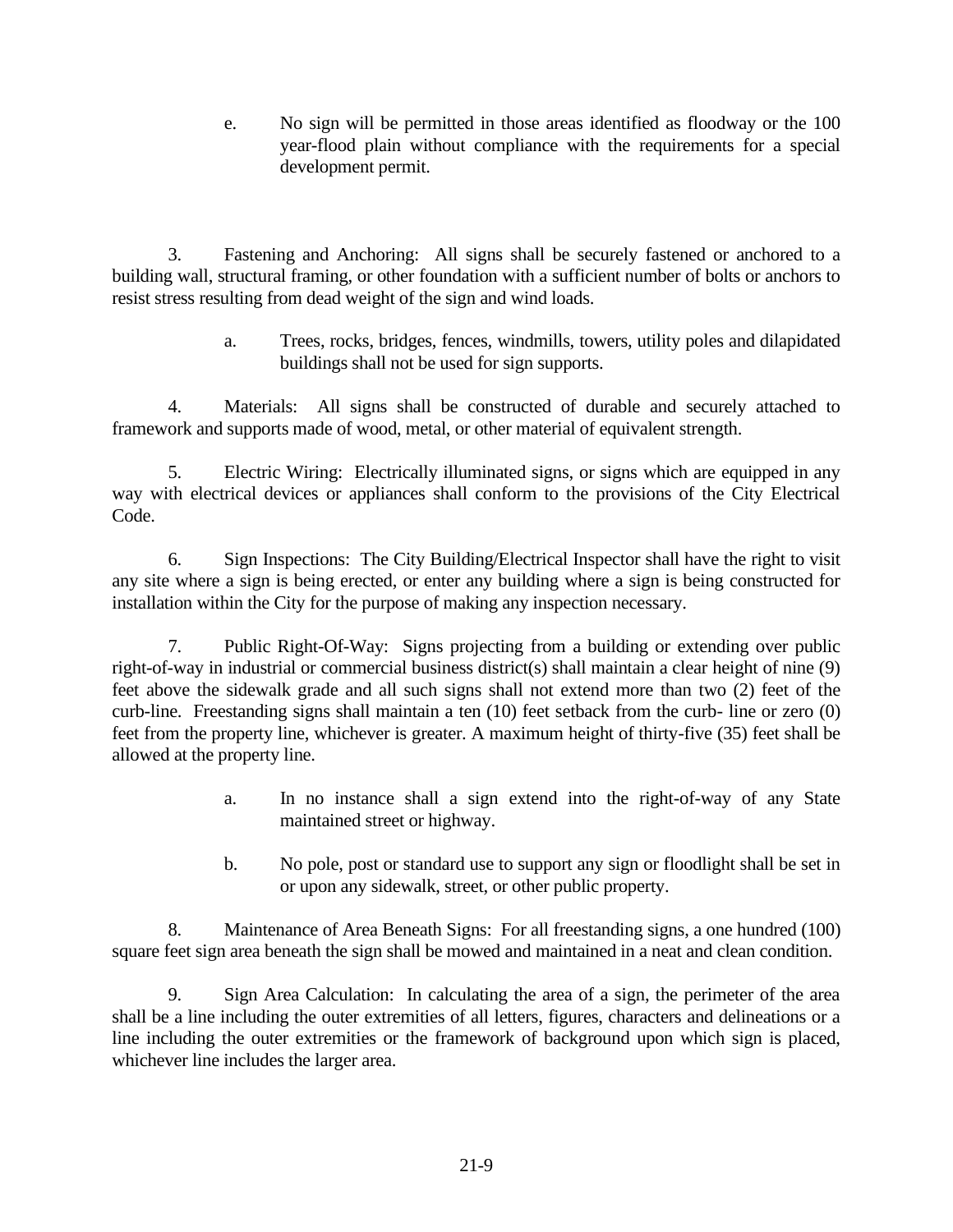10. Free-standing Billboard Signs in Downtown Elk City. Effective with the passage of this Sign Ordinance, free- standing billboard signs and roof signs will no longer be allowed in the downtown area bounded by Second Street (North boundary), Madison Avenue (East boundary), Seventh Street (South boundary), and Adams Avenue (West boundary).

### **Section 21-14. Specific Regulations.**

1. A-Frame Signs.

Location: Allowed in commercial and industrial districts. Size: Eight (8) square feet per sign. Number: One (1) sign per location. Two (2) signs per corner location. Setback: Behind property line; minimum of six  $(6)$  feet behind curb.

- 2. Back-to-Back Signs. (see Billboard Signs)
- 3. Billboard Signs.
	- Location: Allowed in all commercial and industrial districts, except where otherwise restricted herein.

Size: Not to exceed four hundred (400) square feet per sign face in industrial districts and in commercial districts.

Height: Shall maintain a clearance from grade of nine (9) feet, except ground signs with the base of the sign within three (3) feet of average grade. Maximum overall height of thirty-five (35) feet.

Setback: Behind property line.

Light fixtures and catwalks may overhang the setback lines no more than six (6) feet; however, no part of the face or its support structure shall overhang the setback lines.

All billboards shall maintain a minimum setback distance of one hundred (100) feet from any residentially zoned district.

Additionally, all billboards shall be setback from the following facilities as specified:

- a. City Parks three hundred (300) feet from the park boundary.
- b. Cultural Facilities three hundred (300) feet from the facility boundary.
- c. Historic Building/Structure three hundred (300) feet from the building/ structure.

All billboards shall be setback a distance of not less than fifteen (15) feet from the railing of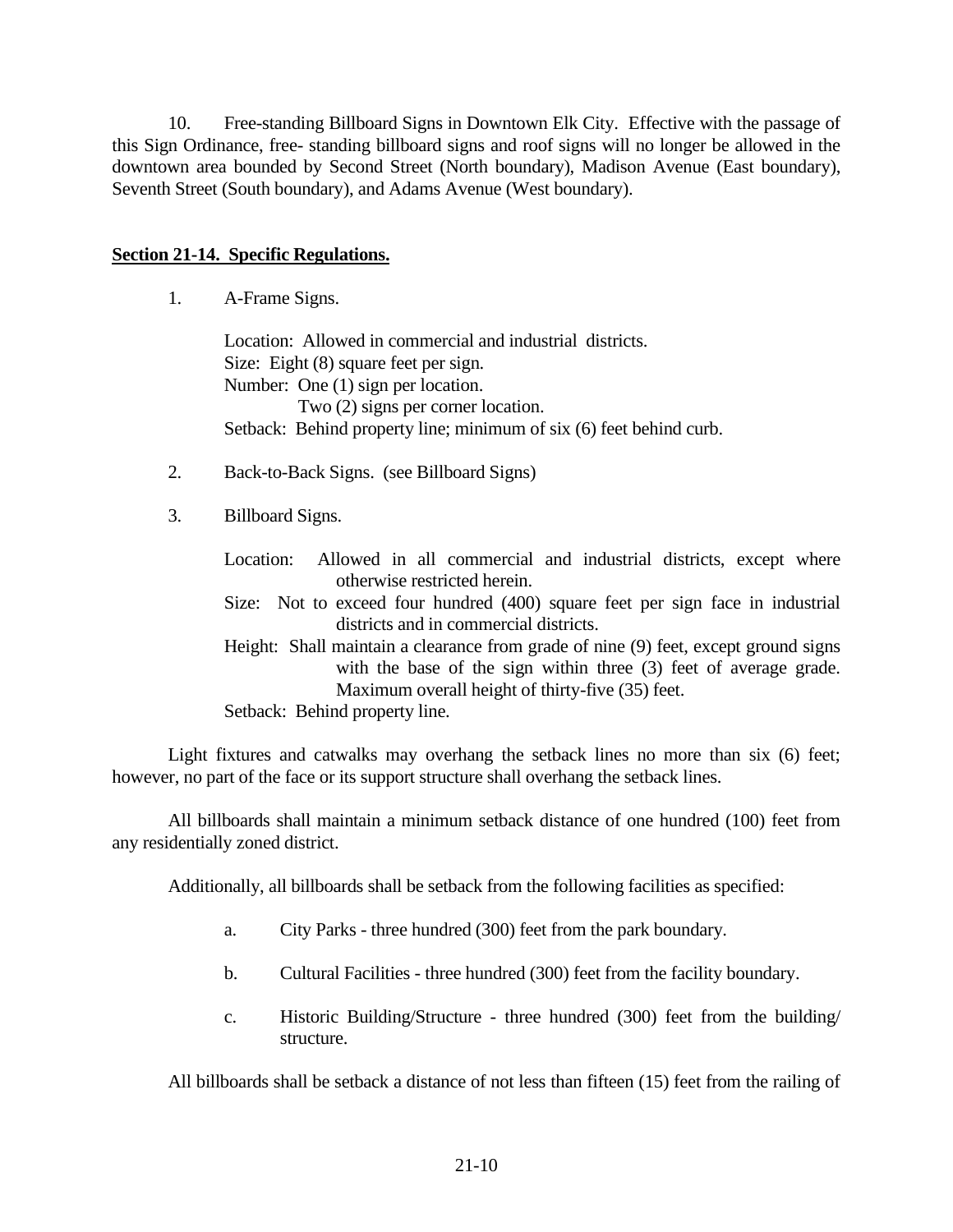any overpass or bridge on any road, street or highway.

Spacing: Billboard signs shall not be erected along major thoroughfares closer than five hundred (500) feet apart along the same side of the street or road.

4. Canopy Signs:

Signs on free-standing canopy or detached accessory island canopy may be placed at any location on the canopy, provided that such signs shall not project beyond the width or length thereof.

5. Hanging Signs.

All permanent signs shall be erected so as not to overhang any street or alley.

Location: May be hung perpendicular to, suspended from or attached to buildings, walls or canopies. Signs may also be suspended under a marquee. Height: Shall maintain a clear height of nine (9) feet above the sidewalk grade and shall not extend more than two (2) feet of the curb- line.

6. Marquee Signs.

Marquee signs not more than four (4) feet tall, excluding any top ornament supported directly by the marquee or awning, may extend around three (3) sides of a marquee or awning.

7. Political Signs.

Political signs shall be subject to the following restrictions:

- a. Shall not exceed thirty-two (32) square feet on each of a maximum two (2) sides, in residential districts.
- b. Shall not be placed on a right-of-way, traffic sign, dumpsters, or signal or utility pole in any district.
- c. Shall be placed only on private property after obtaining the permission of the property owner.
- d. Shall not block or interfere with the view of drivers of vehicles at intersections of streets or streets and alleys.
- e. Shall be "temporary" and "free-standing" only.
- 8. Portable (or wheeled) Signs.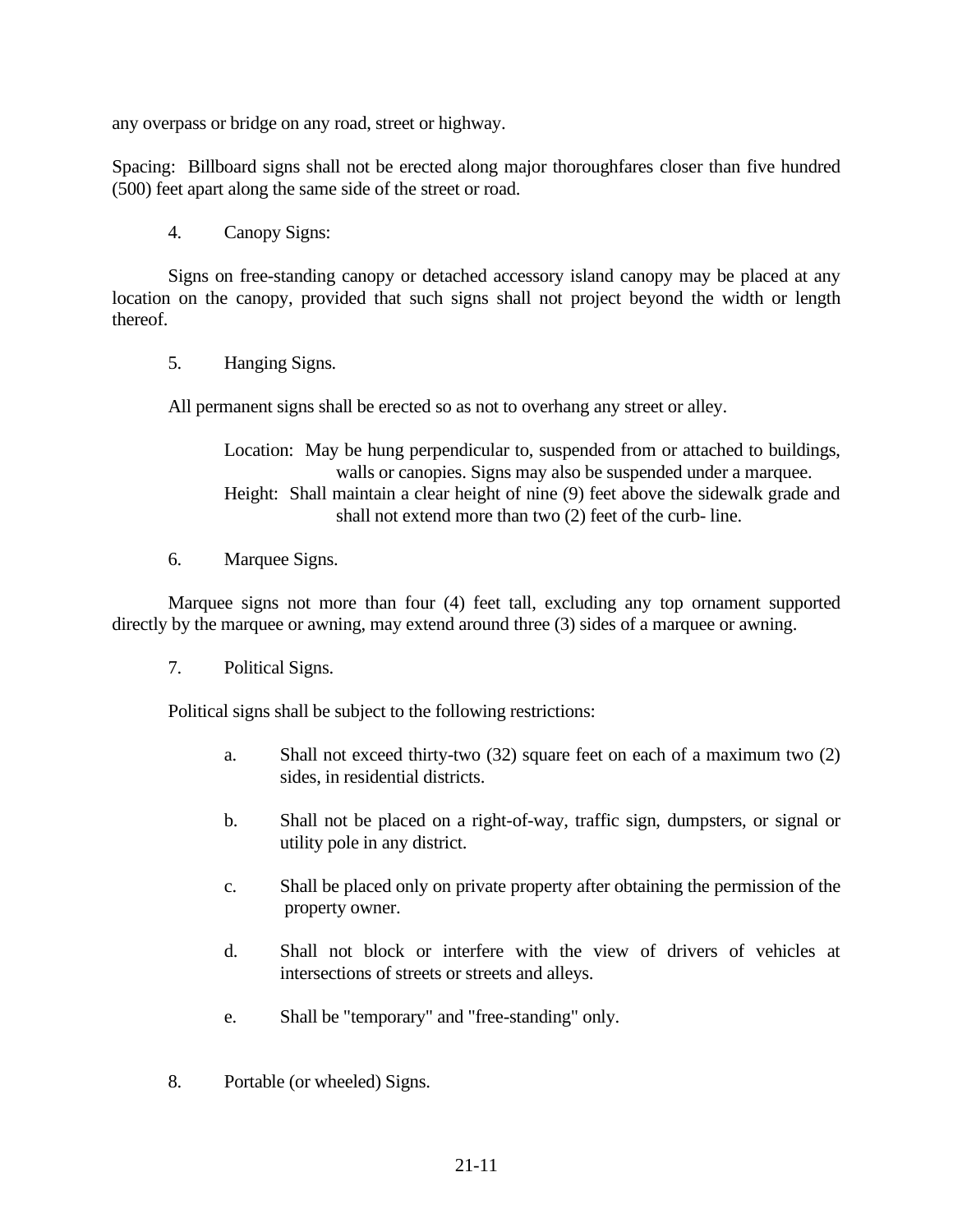Portable signs shall be permitted in commercial and industrial districts subject to the following regulations:

- a. Sign shall be secured to the ground at a minimum of four (4) separate points.
- b. Illuminated portable signs may be white or yellow, maximum of sixty (60) watts and shall meet all requirements of the City Electrical Code.
- c. Sign shall be set back ten (10) feet from the curb or zero (0) feet from the property line, whichever is the greater. Any location not meeting this setback requirement will not be allowed to use a portable sign.
- 9. Projecting Signs. (see requirements for hanging signs)
- 10. Public Information Signs.

Location: Subject to approval of the City Council. Number: Subject to approval of the City Council. Size: Shall be a maximum of six (6) square feet. Height: Bottom of sign not to exceed nine (9) feet above average grade.

11. Residential Name Plate Signs.

Purposes: To indicate the address and/or name of the occupant. Size: Shall not exceed two (2) square feet per single family and duplex structure or one- half (1/2) foot per each multi-family unit. Height: No part of the sign shall extend above eight (8) feet from average grade.

12. Roof Signs.

Roof signs shall be subject to the following restrictions:

- a. Shall not exceed thirty-two (32) feet in total height above that portion of the roof over which they are erected.
- b. All such signs shall be constructed entirely of steel, including the upright supports and braces, except that only the ornamental molding and battens behind the steel facing and the decorative lattice work may be of wood construction.
- c. An open space of not less than three (3) feet shall be maintained below the bottom of the sign and the roof, except for necessary vertical supports.
- d. All metal parts shall be grounded as a protection against lightening.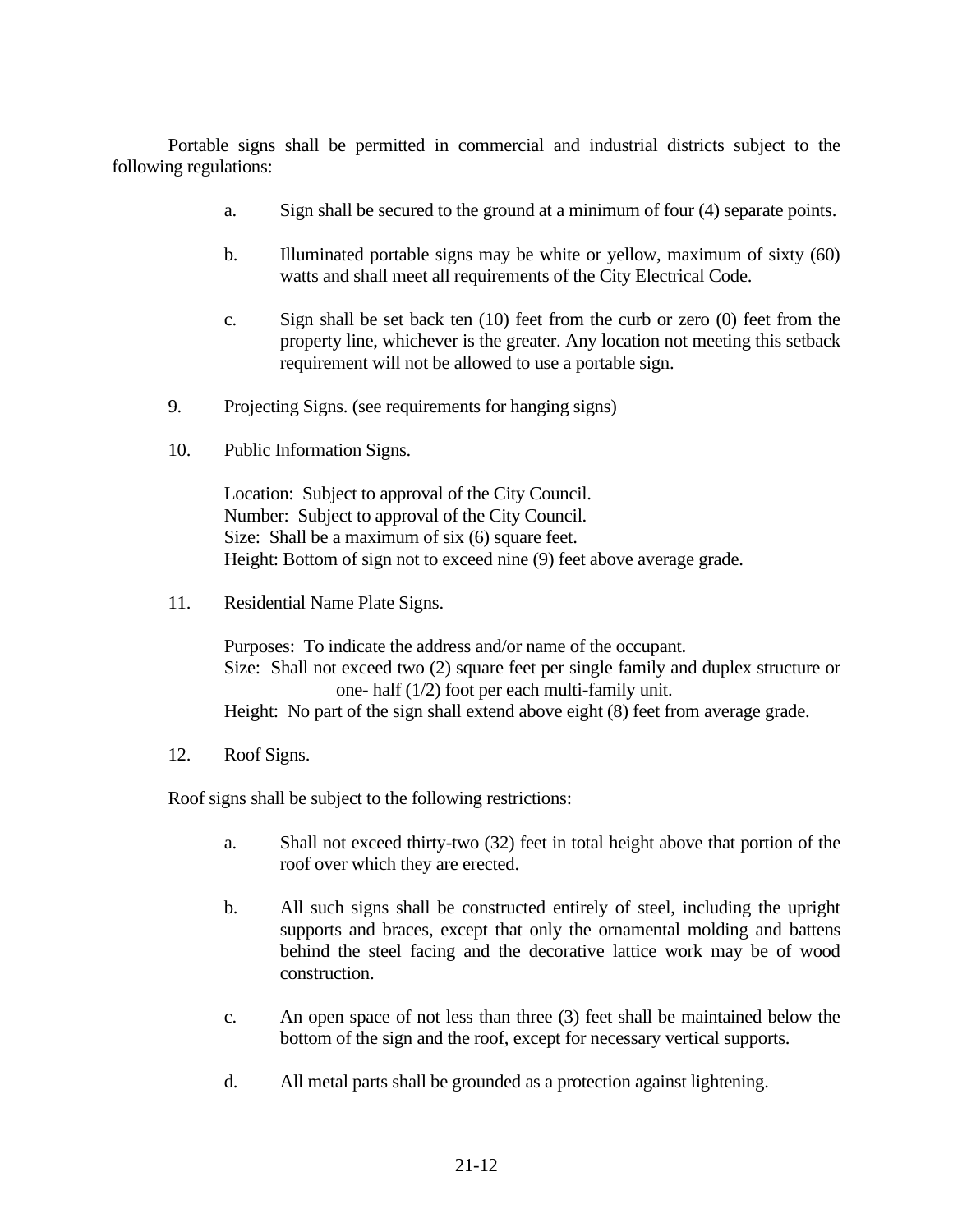- e. No roof sign shall be allowed to extend over a sidewalk, street, or other public property.
- f. Sloping roof signs shall not project horizontally beyond the perimeters of the roof. Not more than twenty-five percent (25%) of any sloping roof area shall be devoted to this type sign.
- 13. Traffic Control Signs. (on private property)

All traffic control signs shall be of uniform design and shall conform to the overall sign program for the entire site. No Traffic control sign shall contain advertising. Such signs may be either free standing or wall mounted and if lighted, shall be indirect.

> Height: No part of such sign shall extend above seven feet (7') from average grade. Size: Shall be of uniform size(s) recommended in the "Texas Manual on Uniform Traffic Control Devices for Streets and Highways".

14. Wall Signs.

Wall signs are attached, on-premises signs and shall be governed by the following restrictions:

Shall not project horizontally beyond the perimeters of the wall or extend more than five feet (5') above the wall to which it is attached. Wall signs shall not project more than twenty-four inches (24") from the wall.

### **Section 21-15. Prohibited Sign Locations and Types.**

The following signs shall be prohibited in all districts:

1. Search lights, except that they may be permitted for a period not to exceed ten (10) days for grand openings or other special occasions.

2. Any sign which resemble official traffic signs or signals, or which bear the word "Stop," "Go Slow," "Caution," "Danger," "Warning," or similar words or any sign which by reason of size, color, location, movement, or manner of illumination, may be confused with a traffic control sign, signal or device.

3. No lighted sign shall be permitted within one hundred (100) feet of a residential district unless lighting is shielded from view in the direction of the residential district.

4. No sign shall be erected nearer than six (6) feet to any telephone cable, power line or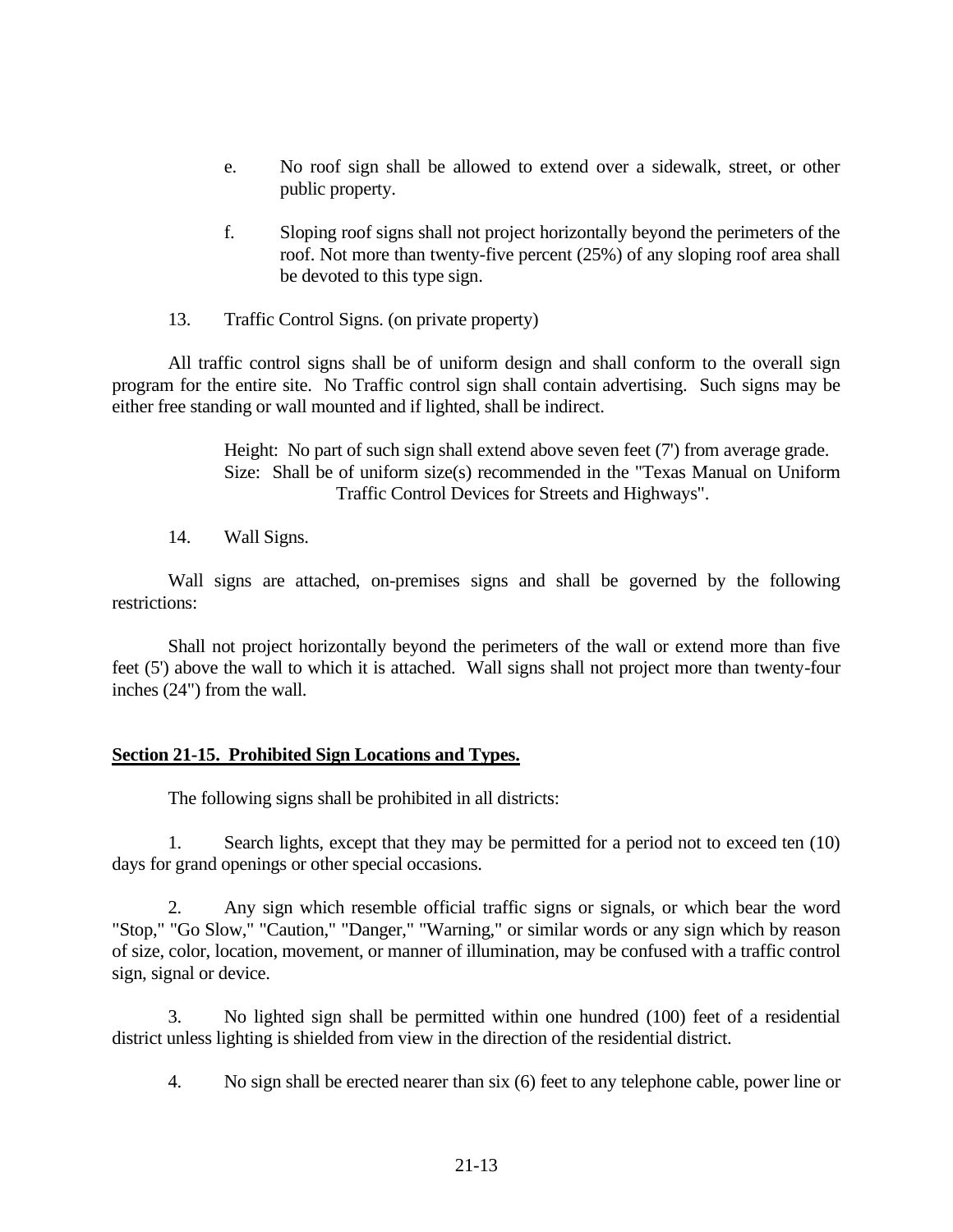street light standard.

5. Signs containing statements, words or pictures of an obscene, indecent or immoral nature.

6. Double-Decker Type Signs.

### **Section 21-16. Exempted Signs.**

The provisions of this ordinance shall apply to the following signs, except that no license, bond, or permit will be required for:

1. A legal sign in existence, or for which a permit has been issued, before the effective date of this ordinance.

2. Holiday displays - temporary displays, commonly associated with any national, local or religious holiday or celebration.

3. Home occupation signs - two (2) non-illuminated name plate not exceeding two (2) square feet in area which is used to identify legal home occupations.

4. Official signs - federal, state or local government traffic, directional and informational signs and notices issued by any court, person or officer in performance of a public duty.

5. Political signs - see Section 21-14 (7) of this ordinance.

6. Public Utility signs - signs giving information about the location of underground electric transmission lines, telegraph or telephone properties and facilities, pipelines, public sewers or water lines.

7. Real estate signs - temporary signs advertising the sale, lease, or development of the property on which it is located. Such signs shall not exceed sixty-four (64) square feet.

8. Residential name plate signs - signs indicating the name and/or address of the occupants of the residence, not to exceed two (2) square feet in area.

9. Safety, warning and directional signs - signs warning of construction, excavation, or similar hazards, and parking lot and other private traffic directional signs, each not to exceed the uniform sizes recommended by the State of Oklahoma.

10. Such signs are limited to directing pedestrian and vehicular traffic within the premises on which they are located and are not intended to advertise a product or service.

## **Section 21-17. Non-Conforming Signs.**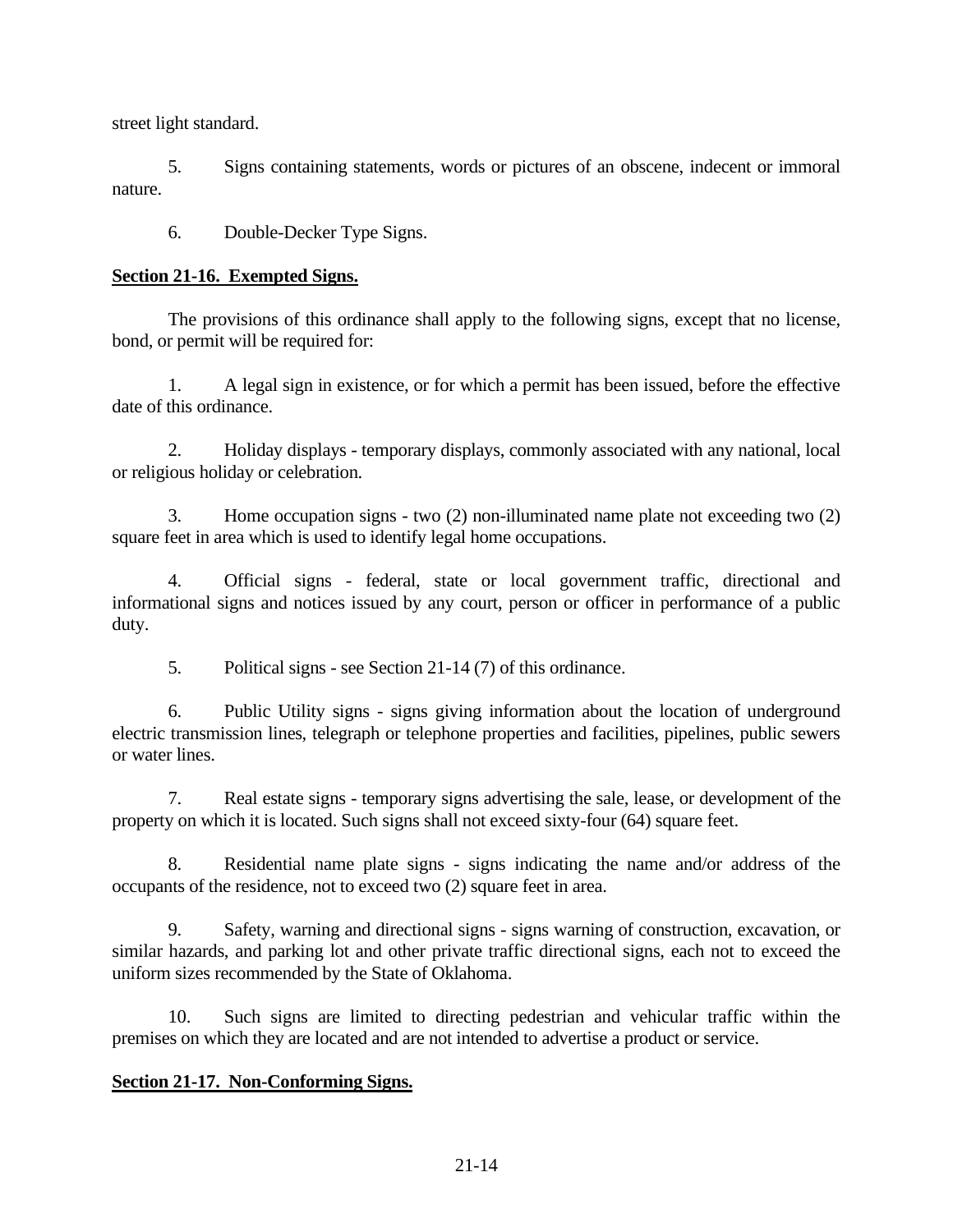Any sign which existed and/or was permitted or erected prior to effective date of this ordinance and which does not conform to the intent and specifications of this ordinance is a nonconforming sign. A non-conforming sign may remain in place so long as it is kept in good repair and maintained in safe condition.

### **Section 21-18. Maintenance and Removal of Signs.**

1. Maintenance

All signs shall be maintained in a safe, presentable or structurally sound condition at all times, including replacement of defective parts. All pennants, banners, streamers, spinning or similar moving devices shall be kept in presentable condition at all times. The owner of any property on which a sign is located and those responsible for maintenance of the sign shall be equally responsible for the condition of the sign and for the condition of the area in the immediate vicinity of the sign and shall be required to keep this area clean, sanitary and free from noxious or offensive substances, rubbish, and flammable waste materials.

### 2. Removal of signs

The Building Official may order the removal of any sign that is not maintained in accordance with the provisions of this ordinance. If any sign is installed, erected, or constructed in violation of the terms of this ordinance, the Building Official shall notify, by registered mail or written notice served personally, the owner or lessee thereof to alter such sign so as to comply with this ordinance and to secure necessary permit therefore, or to remove the sign. If such order is not complied with within ten (10) days, the Building Official shall remove the sign at the expense of the owner or lessee thereof.

3. All abandoned sign and their supports shall be removed within ninety (90) days from the date of abandonment.

4. All damaged signs shall be removed within ninety (90) days from the date of such damage except in times of natural disaster. The Building Official shall have the authority to grant a one time extension, not to exceed ninety (90) days, for abandoned, non-damaged signs, provided such extension is requested in writing.

### **Section 21-19. (Reserved for future use.)**

## **Article 3. Penalty**

### **Section 21-20. Penalty.**

Any person, firm or corporation who shall violate any provision of this Chapter shall be